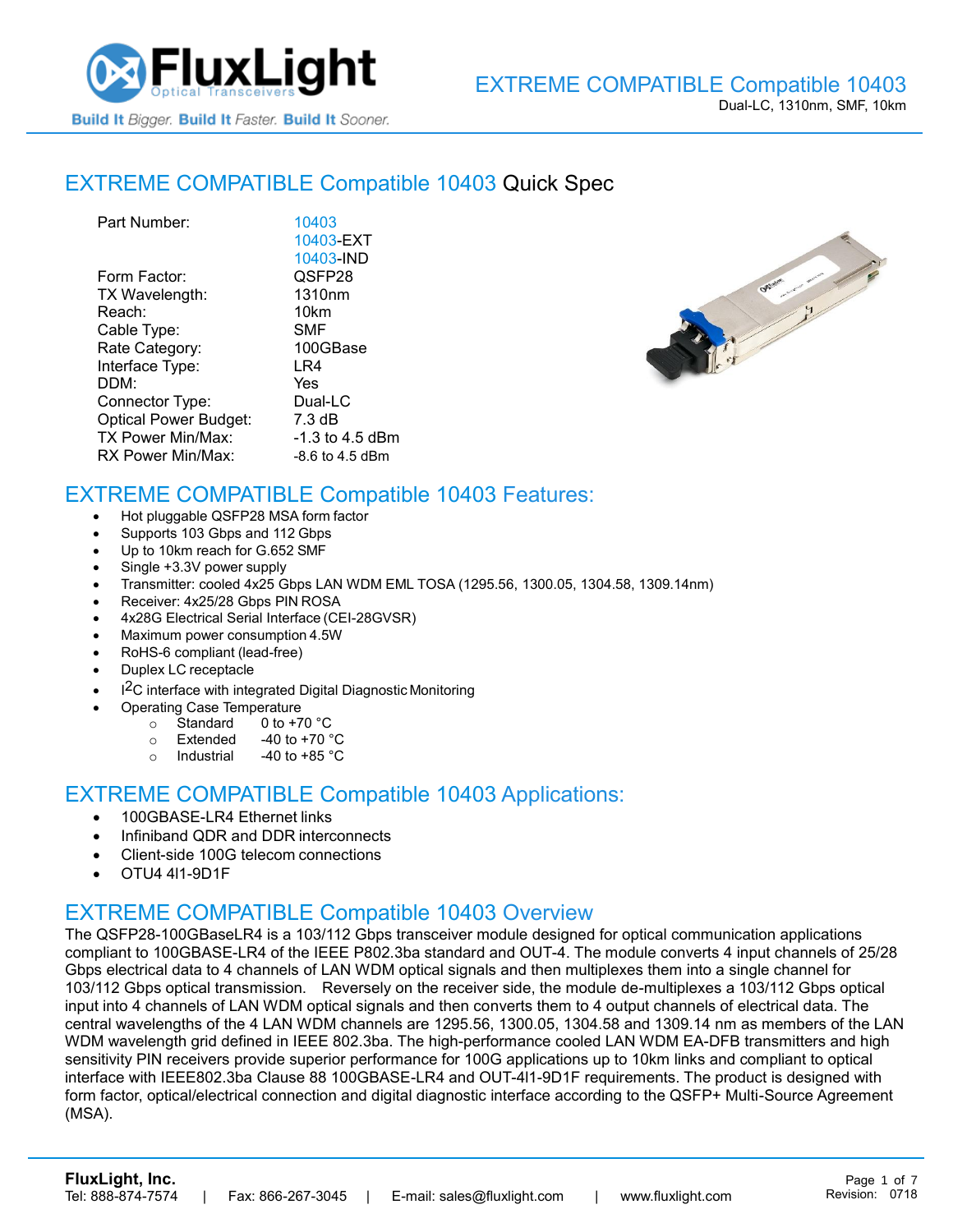

# Absolute Maximum Ratings

| <b>Parameter</b>                         | <b>Symbol</b>  | <b>Min</b> | <b>Max</b> | <b>Unit</b> |
|------------------------------------------|----------------|------------|------------|-------------|
| Storage Temperature                      | T <sub>S</sub> | -40        | $+85$      | °C          |
| Operating Case Temp (Standard)           | <b>TOP</b>     | 0          | 70         | °C          |
| Operating Case Temp (Extended)           | <b>TOP</b>     | $-40$      | 70         | °C          |
| <b>Operating Case Temp (Industrial)</b>  | <b>TOP</b>     | $-40$      | 85         | °C          |
| Power Supply Voltage                     | <b>Vcc</b>     | $-0.5$     | 3.6        | V           |
| Relative Humidity (non-<br>condensation) | <b>RH</b>      | 5          | 85         | %           |

# Recommended Operating Conditions

| <b>Parameter</b>            | <b>Symbol</b> | <b>Min</b> | <b>Typ</b> | <b>Max</b> | <b>Unit</b> |
|-----------------------------|---------------|------------|------------|------------|-------------|
| Power Supply Voltage        | Vcc           | 3.135      | 3.3        | 3.465      | V           |
| Data Rate, each Lane        |               |            | 25.78125   |            | Gb/s        |
| Control Input Voltage High) |               | 2          |            | <b>Vcc</b> | V           |
| Control Input Voltage Low   |               | 0          |            | 0.8        | V           |
| Link Distance with G.652    | D             |            |            | 10         | km          |

### Recommended Power Supply Filter

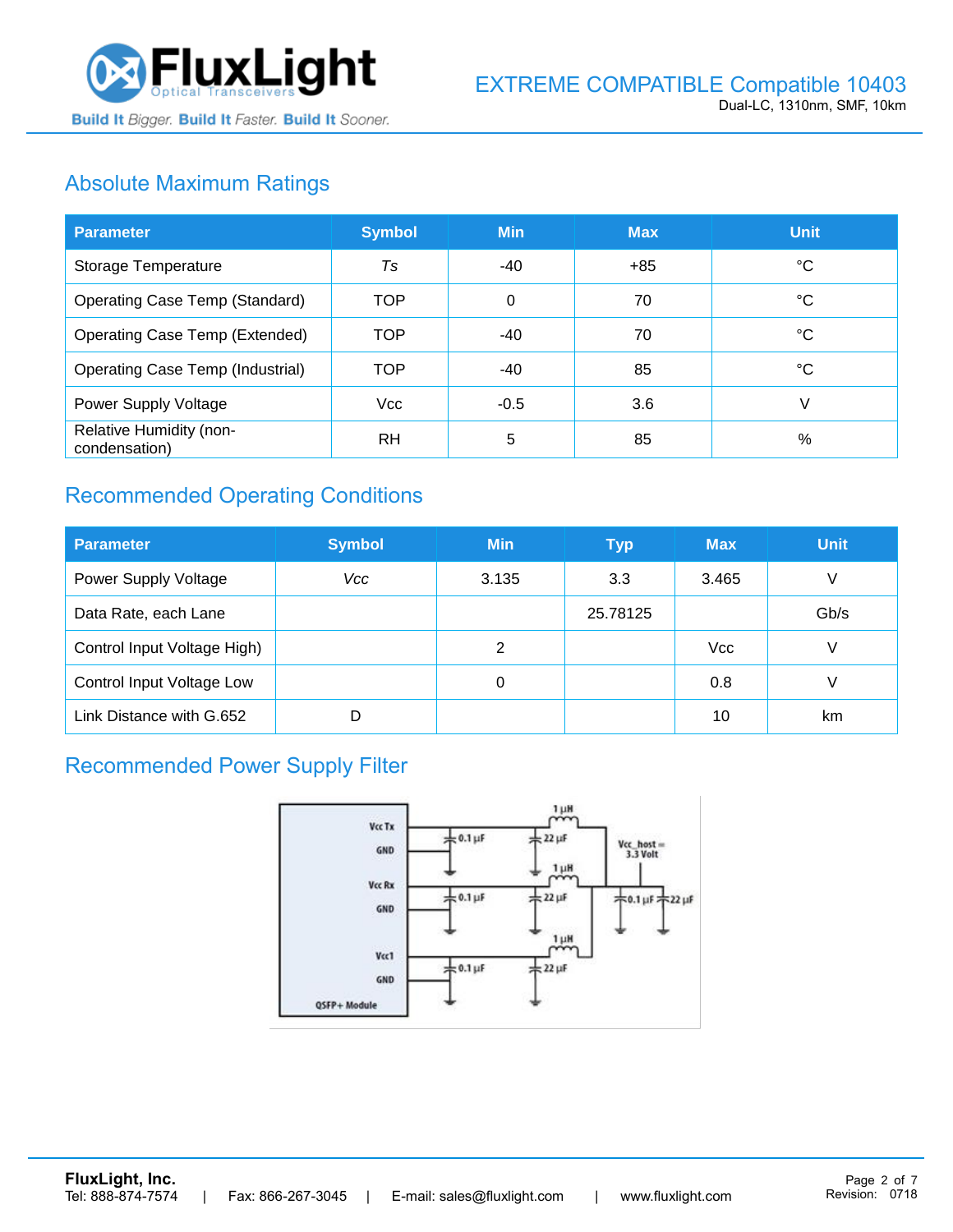

# Electrical Characteristics

| Parameter                | Symbol | Min | <b>Typ</b> | Max  | Unit |
|--------------------------|--------|-----|------------|------|------|
| <b>Power Consumption</b> |        | ۰   |            | 4.5  | W    |
| <b>Supply Current</b>    | ICC    |     |            | 1.21 |      |

### Electrical Characteristics-Transmitter (each lane)

| Parameter                           | Symbol | Min | $\mathsf{Typ}$ | Max  | Unit |
|-------------------------------------|--------|-----|----------------|------|------|
| Differential Input Voltage<br>Swing | Vin.pp | 150 |                | 1200 | mVpp |
| Differential Input<br>Impedance     | Zin    | 85  | 100            | 115  | Ω    |

## Electrical Characteristics-Receiver

| Parameter                               | Symbol  | Min | Typ | Max  | Unit |
|-----------------------------------------|---------|-----|-----|------|------|
| Differential Output Voltage<br>Swing    | Vout.pp | 200 |     | 1100 | mVpp |
| <b>Differential Output</b><br>Impedance | Zout    | 85  | 100 | 115  | ohm  |

### Optical Characteristics

| Parameter       | Symbol | Min     | <b>Typ</b> | <b>Max</b> | Unit |
|-----------------|--------|---------|------------|------------|------|
| Lane Wavelength | LO     | 1294.53 | 1295.56    | 1296.59    |      |
|                 | L1     | 1299.02 | 1300.05    | 1301.09    |      |
|                 | L2     | 1303.54 | 1304.58    | 1305.63    | nm   |
|                 | LЗ     | 1308.09 | 1309.1     | 1310.19    |      |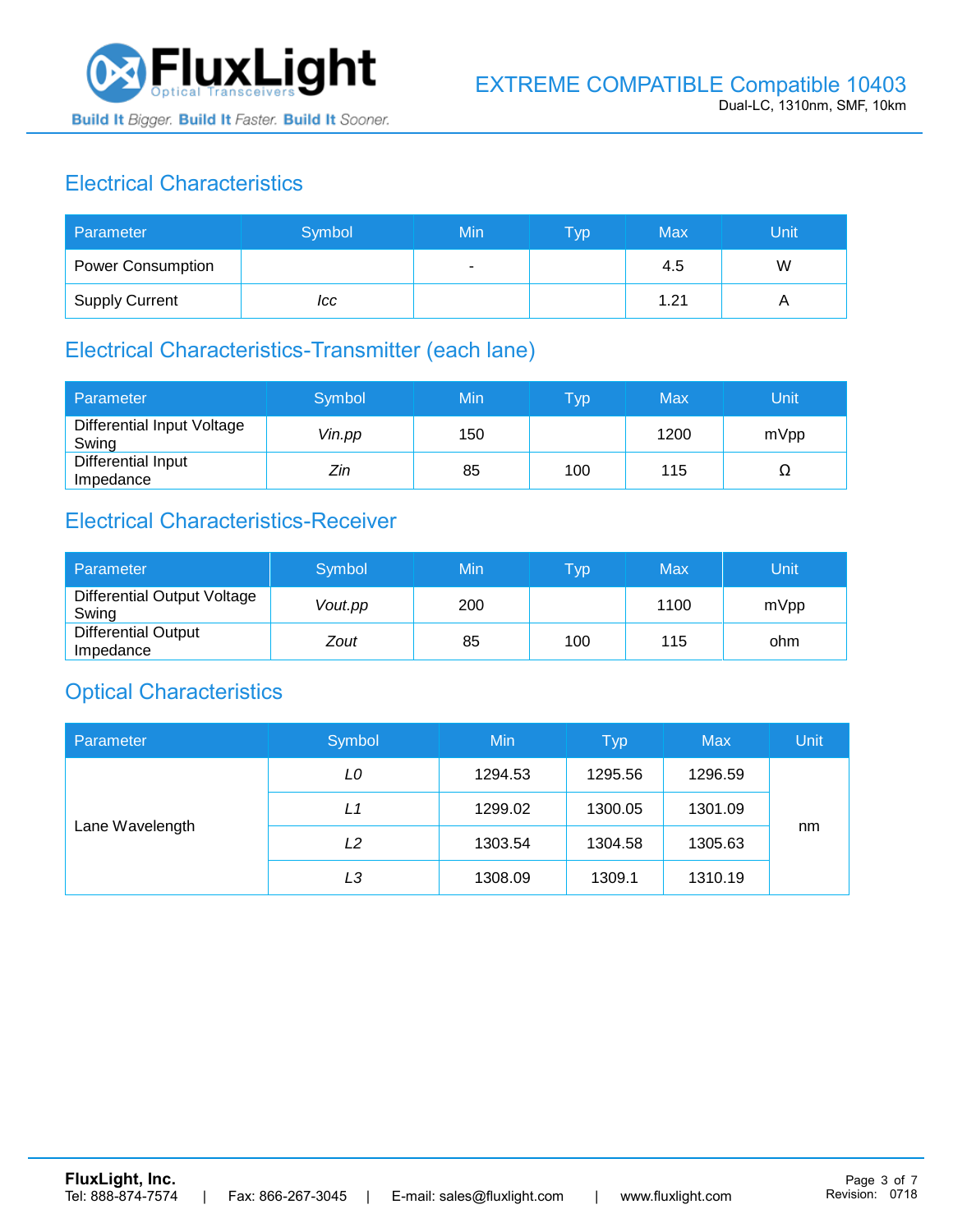

## Optical Characteristics-Transmitter (100GBase-LR4 operation)

| Parameter                                          | Symbol      | <b>Min</b>                           | <b>Typ</b> | <b>Max</b> | <b>Unit</b> | <b>Notes</b> |
|----------------------------------------------------|-------------|--------------------------------------|------------|------------|-------------|--------------|
| Signaling Speed per Lane                           | BR.         |                                      | 25.78      |            | Gbps        |              |
| Side-mode Suppression Ratio                        | <b>SMSR</b> | 30                                   |            |            | dB          |              |
| <b>Total Average Launch Power</b>                  | PT          |                                      |            | 10.5       | dBm         |              |
| Average Launch Power (each<br>Lane)                | PAVG        | $-4.3$                               |            | 4.5        | dBm         |              |
| <b>Optical Modulation Amplitude</b><br>(each Lane) | <b>POMA</b> | $-1.3$                               |            | 4.5        | dBm         |              |
| <b>Extinction Ratio</b>                            | ER          | 4                                    |            |            | dВ          |              |
| <b>Optical Return Loss Tolerance</b>               | TOL         |                                      |            | 20         | dB          |              |
| Eye Mask {X1, X2, X3, Y1, Y2,<br>Y3                |             | IEEE 802.3 Clause 88<br>100GBase-LR4 |            |            |             |              |
| Average Launch Power OFF<br>(each Lane)            | Poff        |                                      |            | $-30$      | dBm         |              |

#### Optical Characteristics-Receiver (100GBase-LR4 operation)

| Parameter                                | Symbol      | <b>Min</b> | <b>Typ</b> | <b>Max</b> | Unit | <b>Notes</b> |
|------------------------------------------|-------------|------------|------------|------------|------|--------------|
| Signaling Speed per Lane                 | <b>BR</b>   |            | 25.78      |            | Gbps |              |
| <b>Total Average Receive Power</b>       |             |            |            | 10.5       | dBm  |              |
| Average Power at Receiver,<br>each Lane  |             | $-10.6$    |            | 4.5        | dBm  |              |
| Receive Power (OMA) (each<br>Lane)       |             |            |            | 4.5        | dBm  |              |
| Receiver Sensitivity (OMA),<br>each Lane | <b>SEN</b>  |            |            | $-8.6$     | dBm  |              |
| <b>LOS Assert</b>                        | <b>LOSA</b> |            | $-26$      |            | dBm  |              |
| <b>LOS Deassert</b>                      | LOSD        |            | $-11.6$    |            | dBm  |              |
| <b>LOS Hysteresis</b>                    | LOSH        | 0.5        |            |            | dΒ   |              |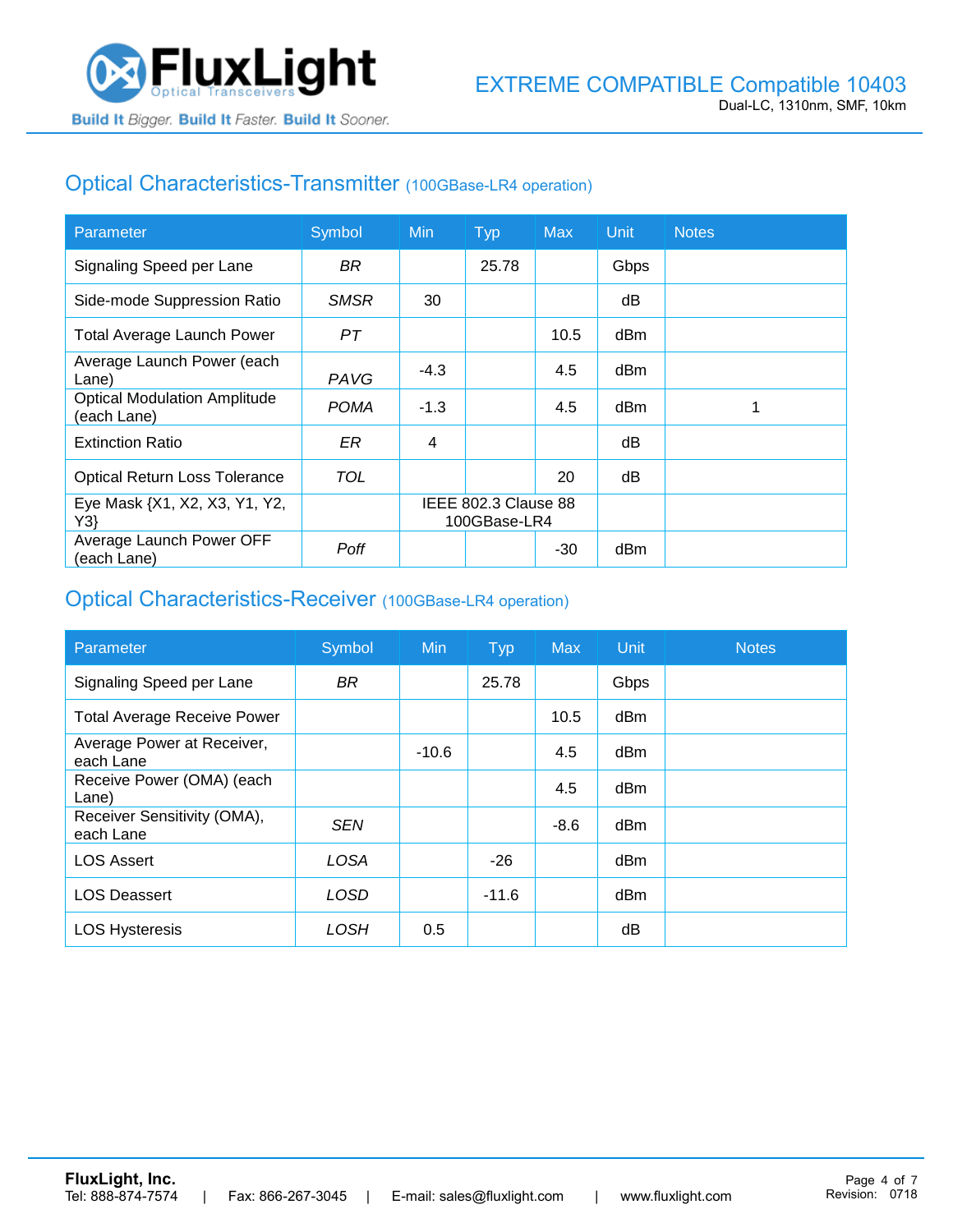

## Optical Characteristics-Transmitter (OTU-4 operation)

| <b>Parameter</b>                                    | <b>Symbol</b> | <b>Min</b>        | <b>Typ</b> | <b>Max</b> | <b>Unit</b> | <b>Notes</b>   |
|-----------------------------------------------------|---------------|-------------------|------------|------------|-------------|----------------|
| Signaling Speed per Lane                            | BR            |                   | 27.95      |            | Gbps        |                |
| Side-mode Suppression Ratio                         | <b>SMSR</b>   | 30                |            |            | dB          |                |
| <b>Total Average Launch Power</b>                   | PT            |                   |            | 10.5       | dBm         |                |
| Average Launch Power (each Lane)                    | PAVG          | $-2.5$            |            | 2.9        | dBm         |                |
| Difference in Launch Power between<br>any two Lanes |               |                   |            |            |             |                |
| (OMA)                                               | Ptx, diff     |                   |            | 5          | dB          |                |
| <b>Extinction Ratio</b>                             | ER            | 7                 |            |            | dB          |                |
| <b>Optical Return Loss Tolerance</b>                | <b>TOL</b>    |                   |            | 20         | dB          |                |
| <b>Transmitter Reflectance</b>                      | RT.           |                   |            | $-12$      | dB          |                |
| Eye Mask {X1, X2, X3, Y1, Y2, Y3}                   |               | G.959.1 Compliant |            |            |             | $\overline{2}$ |
| Average Launch Power OFF (each<br>Lane)             | Poff          |                   |            | -30        | dBm         |                |

Note: Transmitter optical characteristics are measured with a single mode fiber.

### Optical Characteristics-Receiver (OTU4 operation)

| <b>Parameter</b>                                     | <b>Symbol</b> | <b>Min</b> | <b>Typ</b> | <b>Max</b> | <b>Unit</b> | <b>Notes</b> |
|------------------------------------------------------|---------------|------------|------------|------------|-------------|--------------|
| Signaling Speed per Lane                             | BR            |            | 27.95      |            | Gbps        |              |
| Damage Threshold (each Lane)                         | THd           | 4.5        |            |            | dBm         | 3            |
| <b>Total Average Receive Power</b>                   |               |            |            | 10.5       | dBm         |              |
| Average Power at Receiver, each<br>Lane              |               | $-8.6$     |            | 2.9        | dBm         |              |
| Stressed Receiver Sensitivity, each<br>Lane          |               |            |            | $-8.6$     | dBm         | 4            |
| Difference in Receive Power between<br>any two Lanes | Prx, diff     |            |            | 5.5        | dB          |              |
| <b>LOS Assert</b>                                    | LOSA          |            | $-25$      |            | dBm         |              |
| <b>LOS Deassert</b>                                  | LOSD          |            | $-11.6$    |            | dBm         |              |
| <b>LOS Hysteresis</b>                                | <b>LOSH</b>   | 0.5        |            |            | dB          |              |
| <b>Optical Return Loss</b>                           | ORL           |            |            | $-26$      | dB          |              |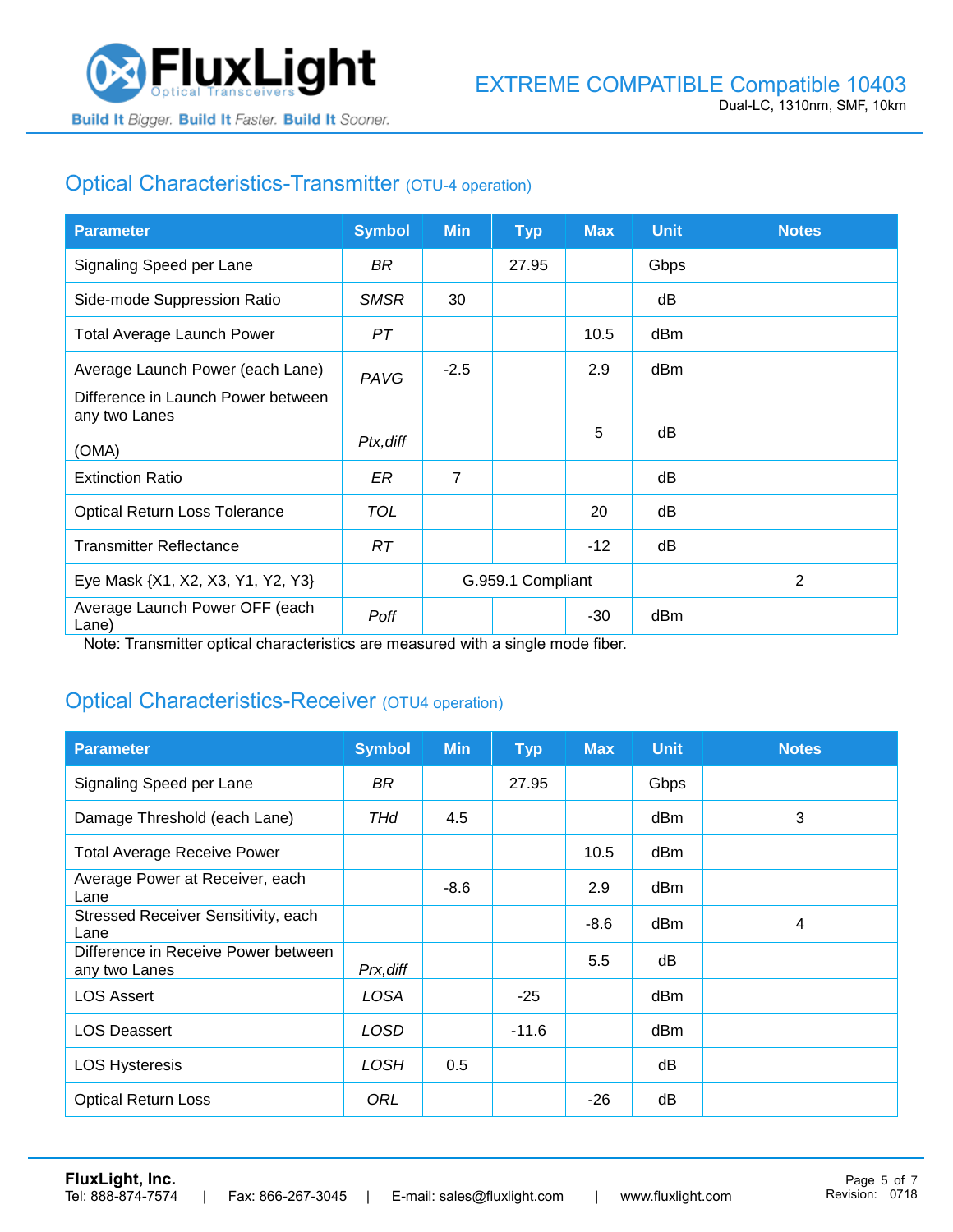

# Digital Diagnostic Functions

The following digital diagnostic characteristics are defined over the normal operating conditions unless otherwise specified.

| Parameter                                  | Symbol         | Min    | <b>Typ</b> | <b>Max</b>     | Unit   | <b>Notes</b>                        |
|--------------------------------------------|----------------|--------|------------|----------------|--------|-------------------------------------|
| Temperature monitor absolute<br>error      | <b>DMITEMP</b> | -3     |            | 3              | deg. C | Over operating<br>temperature range |
| Supply voltage monitor absolute<br>error   | <b>DMIVCC</b>  | $-0.1$ |            | 0.1            | V      | Over Full operating<br>range        |
| Channel RX power monitor<br>absolute error | DMIRX_CH       | $-2$   |            | 2              | dB     |                                     |
| Channel Bias current monitor               | DMIIbias CH    | $-10%$ |            | 10%            | mA     |                                     |
| Channel TX power monitor<br>absolute error | DMITX_CH       | $-2$   |            | $\mathfrak{p}$ | dB     |                                     |

#### PIN Assignment and Function Definitions